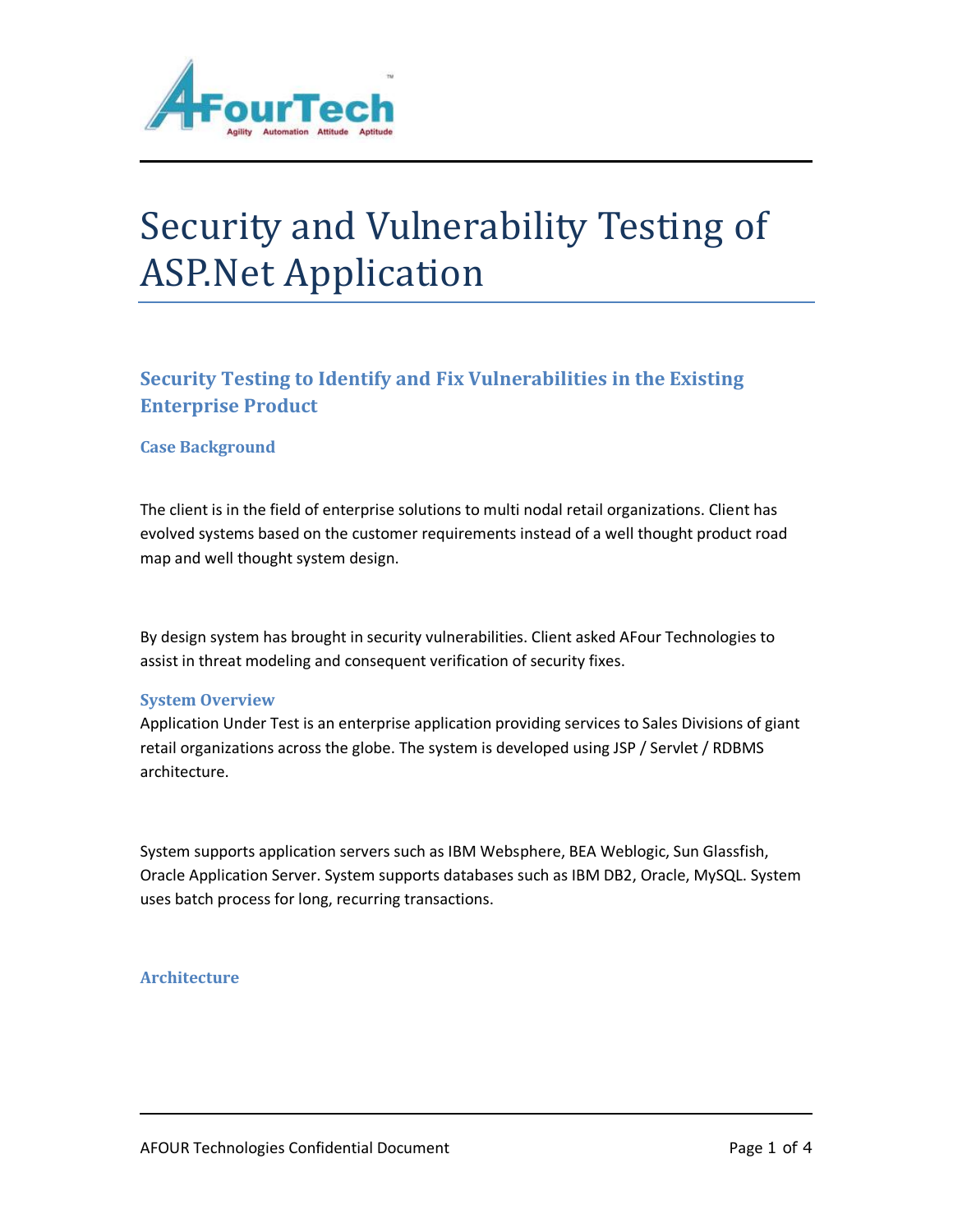



#### **Goals**

- 1. Threat Modeling of the application
- 2. Defining Scope of Security Enhancements
- 3. Verification of Security Enhancement
- 4. Verification of Functional Integrity
- 5. Evaluation of Performance Benchmarks

#### **Solution and Approach**

- 1. Did threat modeling to identify following vulnerabilities in the application:
	- a. Possibility of Brute Force Attack on Plain Authentication
	- b. Session Hijacking Possibilities
	- c. XSS Vulnerabilities
	- d. HTML Injection Vulnerabilities
	- e. SQL Injection Vulnerabilities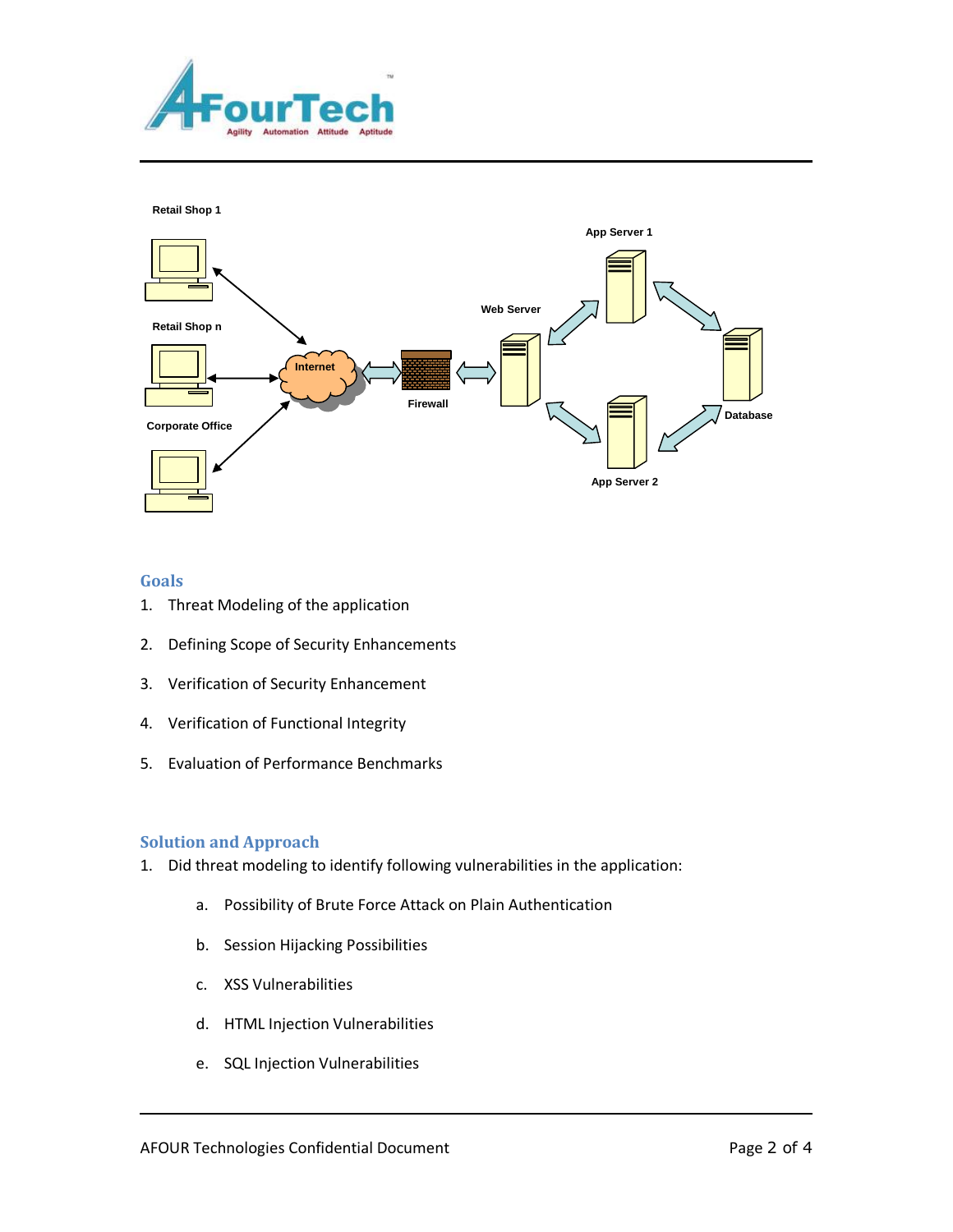

- 2. Verified fixes on Authentication. Used features such as max no. of invalid logins and password encryption to avoid brute force attack.
- 3. Verified fixes on Session Hijacking. Used defense strategies such as regeneration of session number after successful user authentication, after certain time, certain number of requests. Verified that request for the login page is from the same domain url. Verified that the cookie is associated with same IP.
- 4. Verified fixes on cross site scripting. Used defense strategies such as created own functions to validate inputs from user to filter malicious data. For Ajax calls used DWR technology so that the javascript functions are written on the server side. For inline javascript functions created separate javascript files to avoid display of javascript code. Removed all query strings and instead used POST methods to pass data. Encoded special characters using URL encoding methods.
- 5. Verified fixes on HTML injections. Defence strategy used was to filter html tags in the user input.
- 6. Verified fixes on SQL injections. Used defense strategies such as Prevented database keywords in the inputs. Replaced inline string insertions with prepared statements in SQL queries.
- 7. Verified functional integrity of the system at the end of security fixes
- 8. Conducted performance test to publish new performance benchmarks at the end of security testing.

#### **Skills Exhibited**

- Threat Modeling
- Web Application Fundamentals
- RDBMS / PL-SQL
- HTML
- Java Scripting
- Networking
- **•** Functional Testing